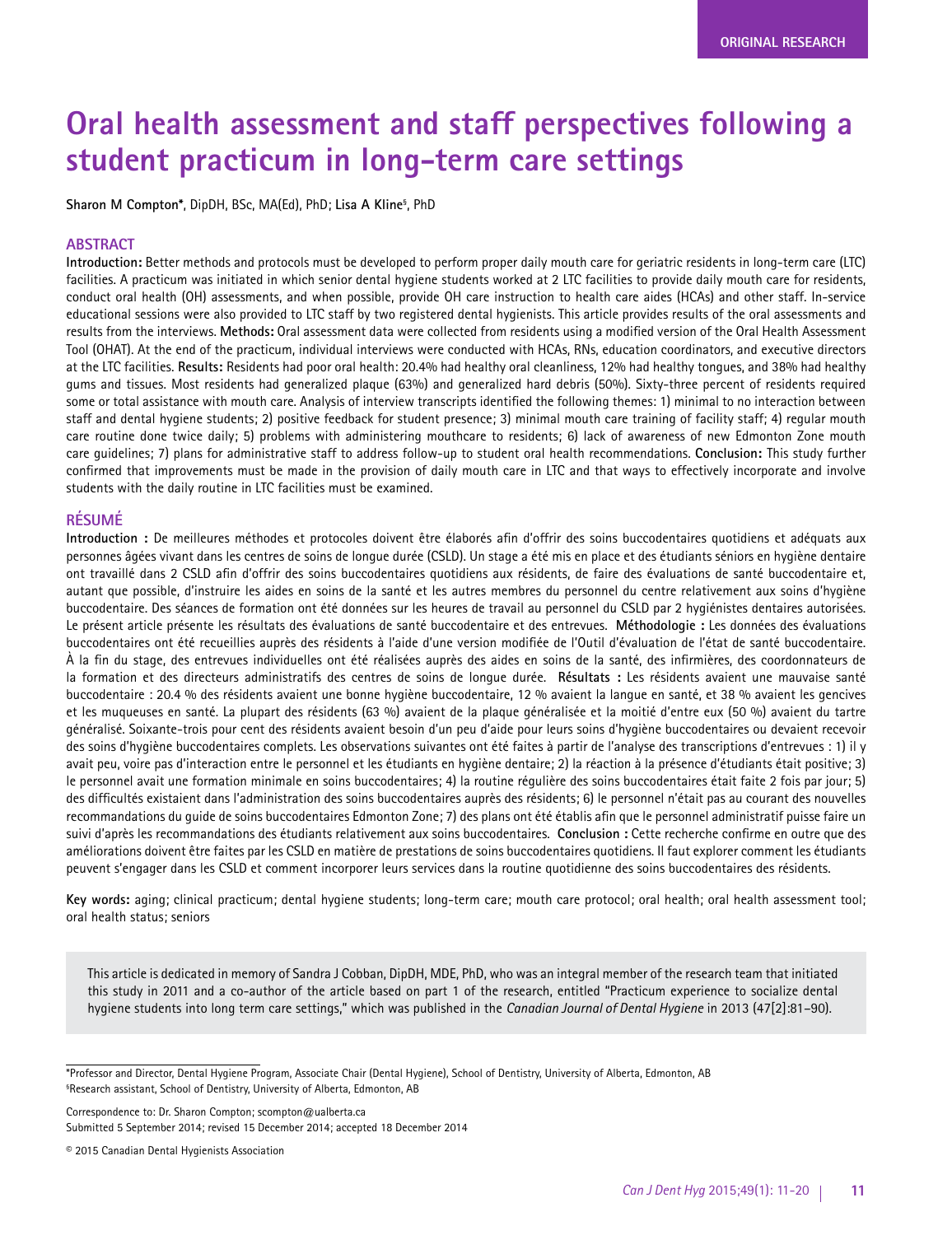#### **BACKGROUND**

Poor oral health care for elderly residents of long-term care (LTC) facilities and the resultant poor oral health among this population are widespread problems that have been documented in studies and reviews from researchers internationally.1-23 These findings are particularly troubling considering that the size of the elderly population is growing, $24-26$  with greater numbers entering LTC facilities and requiring care.<sup>2,18,19,27-30</sup> Most of the individuals who reside in LTC facilities are frail and have complex medical problems that result in their being dependent on others for personal care, including oral hygiene needs. The latter is particularly essential because individuals are retaining more of their natural teeth than in the past, and are experiencing more dental disease than their predecessors.<sup>13</sup> Compounding the problem is the fact that LTC residents are at increased risk for oral health complications due to their high-carbohydrate diets, medication-induced xerostomia, lack of access to dental or dental hygiene care, and inadequate daily mouth care.<sup> $7,31,32$ </sup> There is a high prevalence in this population of dental caries, $21$  oral precancer lesions, $18$  candidiasis, and periodontal disease, $12,31$ which may be a direct result of the poor oral care they receive.<sup>33</sup> Chronic oral conditions can lead to problems with chewing, eating, swallowing, speaking, and facial aesthetics, all of which have a negative impact on quality of life.4,33-47 Poor oral health can also negatively affect a person's general health. Many studies have provided evidence that poor oral health and an excess of oral bacteria are associated with an increased risk of heart disease, $48-50$  stroke, $51,52$  diabetes, $53$  respiratory infections such as pneumonia and influenza,<sup>54-64</sup> and malnutrition.<sup>65</sup>

Despite the fact that poor oral health of elderly LTC residents has long been identified by health care providers and confirmed through many studies, there is a surprising lack of progress being made to improve this situation.<sup>11,31,66,67</sup> Multiple barriers that prevent positive changes from occurring have been identified,<sup>11,28,29,31,68,69</sup> including a significant lack of the following:

- understanding of the importance and value of good oral health
- institutional policy support and accountability
- proper education and training for health care providers
- availability of resources (funding and supplies for dental/hygiene care)
- appropriate oral health assessment tools

One study, which reported on a survey conducted to assess the oral care training in various educational institutions in Norway, revealed that most programs for health care professionals do, in fact, provide future LTC staff with the basic instruction for providing oral care.<sup>70</sup> These findings led the researchers to conclude that problems with proper oral health care delivery in LTC facilities may not be related to a lack of training.<sup>70</sup> For instance, it has been suggested $4,69,70$  that, in order to improve the oral health (OH) care of LTC residents, the attitudes of LTC staff concerning OH care must be improved, the responsibility for daily OH care must be clearly allocated, and effective and mandatory OH care protocols should be established.

Establishment of these protocols may influence the level of OH care received by LTC residents.<sup>69,70</sup> A recent study (2009) of LTC facilities in Brazil noted a lack of protocols for oral health procedures, supporting the argument that, regardless of staff training and education, there are system failures within LTC facilities that lead to inadequate oral health care for residents.<sup>6</sup>

Complex medical conditions, physical limitations, and cognitive impairments such as dementia complicate oral health care. Residents often resist when a care provider attempts to perform OH care, making such care difficult to complete.68 To address this problem, a study was undertaken in a LTC facility involving clinicians and students from both nursing and dental hygiene.<sup>71</sup> The aim of the study was to test the feasibility of a team approach in measuring specific oral health indices, including oral health assessments, scoring oral hygiene, and DMFT.<sup>71</sup> This study successfully demonstrated that nurses and nursing students could use their specific training to help minimize the resistive behaviours of residents, thereby making it possible for dental hygienists and dental hygiene students to work more effectively with the residents when conducting oral health assessments.<sup>71</sup> Other studies have indicated that involving dental professionals in the care of LTC residents is a desirable approach that may have a greater positive impact on the oral health of LTC residents than relying on health care aides and/or registered nurses exclusively.<sup>30,34,58-64,72</sup>

Clearly, better methods and protocols must be developed to perform OH care in LTC facilities in a manner that addresses the unique needs of the LTC population, the training and preparation of staff, and the involvement of dental professionals and/or students, so that proper oral health care becomes a higher priority.

In January 2011, the Dental Hygiene Program at the University of Alberta initiated a practicum called ElderSMILES (Strengthening Mouthcare In Long-term Eldercare Settings), in which senior dental hygiene students worked with residents at 2 LTC facilities. The primary objectives of the practicum were to socialize dental hygiene students to the long-term care environment, to assess resident's oral health, and to provide daily mouth care for residents. The first objective was discussed in a previous article relating to this study which presented a qualitative analysis of the perspectives of the students and their dental hygiene clinical instructors on the challenges they faced in the long-term care setting.<sup>73</sup>

This article reports on the remaining 2 objectives of the ElderSMILES practicum. First, it reports on the oral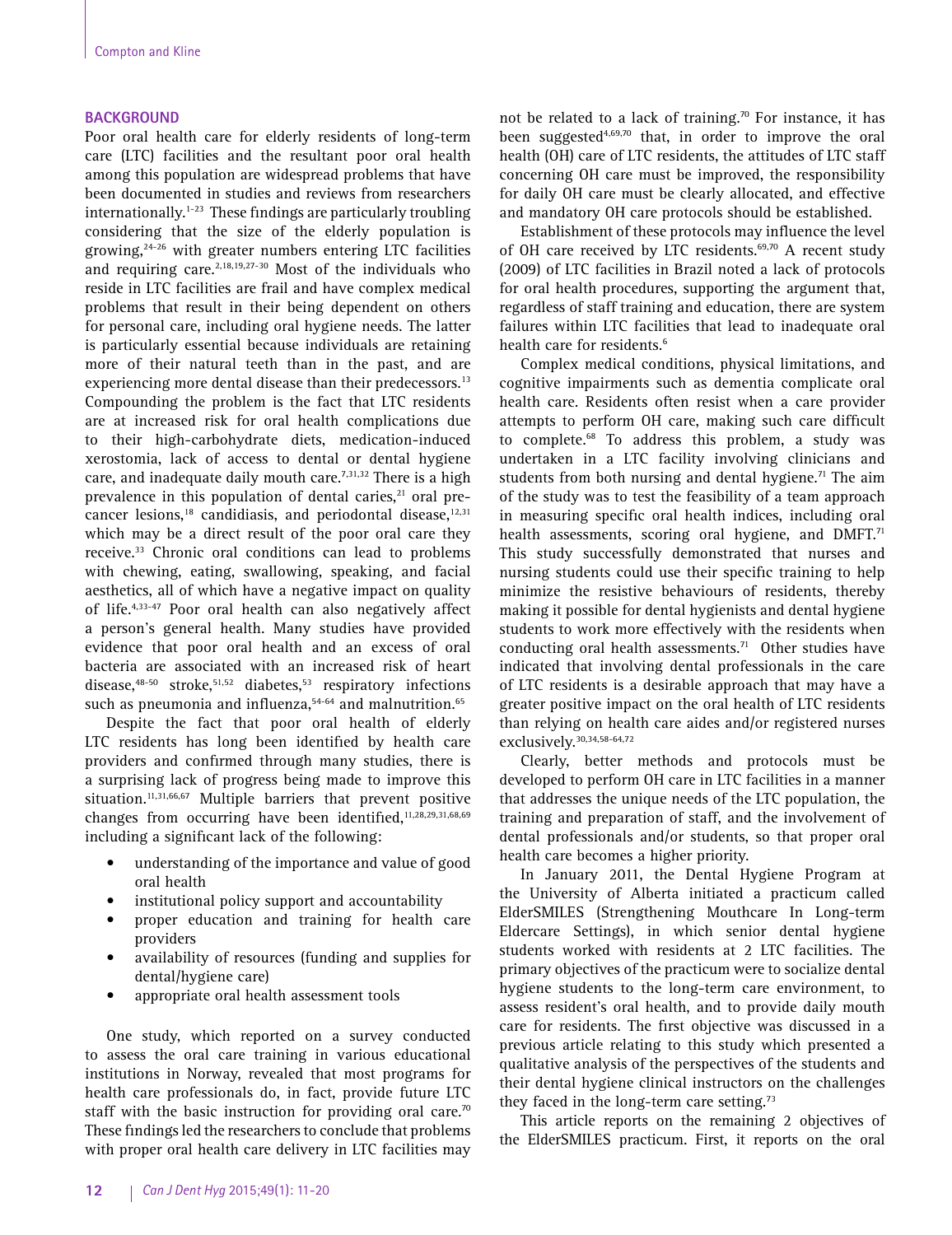assessments and daily oral care performed by the students. Results from an oral health assessment tool have been included to provide details on the LTC residents' oral health and to demonstrate the need for improved and continuing oral care among this population. Second, this article reviews the way the practicum and the students were incorporated into and involved with the daily routine at the LTC facilities. This analysis was based on data obtained from interviews conducted with LTC staff, including health care aides (HCAs), registered nurses (RNs), education coordinators, and the executive directors of the facilities.

#### **METHODS**

This study was approved by the Health Research Ethics Board at the University of Alberta. The ElderSMILES practicum was implemented at 2 LTC facilities in Edmonton, Alberta. Students, with supervision by an RDH clinical instructor, conducted oral health assessments of residents, using a modified version of Chalmer's<sup>74</sup> Oral Health Assessment Tool (OHAT) that was developed by the Edmonton Zone of Alberta Health Services and was recommended for regular use in the oral assessment of residents in LTC facilities.<sup>75</sup> Working with a partner, students completed the OHAT for 108 residents across the 2 locations. Using a disposable dental mouth mirror and a visual inspection, students assessed and recorded the amount of plaque and visible hard debris on the teeth. Demographic data and medical history were also recorded for each resident. Where possible, students provided oral health care instruction to HCAs.

Completion of the OHAT requires a visual inspection using 8 categories pertinent to oral health, classifying the findings as 1) healthy; 2) unusual/reportable observations; or 3) unhealthy and reportable. The 8 categories assessed are 1) lips; 2) tongue; 3) gums and tissues; 4) saliva; 5) natural teeth; 6) dentures; 7) oral cleanliness; and 8) pain. When an unusual observation is made in any category, intervention is required; when a category is assessed as unhealthy (reportable), a referral must be made to an appropriate health care clinician, such as a dentist, registered dental hygienist or physician, depending on the condition in question.

The amount of soft debris (plaque) and hard debris (calculus) was generally categorized as mild, moderate or heavy, and the distribution was classified as localized or generalized. A plaque and calculus index was not used as study investigators wanted the students to assess soft plaque and debris and hard deposits in a manner consistent with how LTC staff would conduct this assessment on their own. The level of assistance required by the resident to perform daily oral care was recorded using the LTC facility's categories: 1) independent; 2) some assistance; or 3) fully dependent.

Four staff in-service sessions were provided. At each facility, there was an in-service scheduled for the day shift staff and repeated again for the evening shift. Staff in-service sessions, led by 2 dental hygienists, were 30 minutes each and included a description and the management of oral health issues common to older adults, and a demonstration of how to perform daily mouth care and denture care for residents. In addition, at one facility, a one-hour presentation was made at the monthly meeting of the Resident Family Council by the 2 dental hygienists. Components of the family council presentation included 1) a description of the ElderSMILES program; 2) an explanation of the aging mouth and common concerns; 3) expectations of daily mouth care; and 4) oral health concerns to be reported if observed.

Following the 4-month practicum, individual interviews with a random sample of HCAs from the LTC facilities were conducted by the primary researcher. Individual interviews were also conducted with registered nurses, education coordinators, and executive directors of each facility. Interview guides were developed for each group in order to focus the interviews and to ensure the collection of the same information from each person interviewed (Appendix A). Additional followup questions and comments also materialized depending on the conversation, allowing individual perspectives and experiences to emerge, in keeping with recommended qualitative interviewing practices.<sup>76</sup>

All interviews were tape recorded, and an administrative staff member transcribed them verbatim. Full transcriptions of interviews are considered most desirable because they are "enormously useful in data analysis and later in replications or independent analyses of the data."76 The transcriptions were then independently reviewed by 2 researchers to identify themes for qualitative analysis, which were compared and discussed. It is recommended that more than one person code the data—in this case, to derive themes from interview transcripts—because "important insights can emerge from the different ways in which two people look at the same set of data."76

#### **RESULTS**

#### **Oral health status and demographics**

The OHAT data revealed that very few residents had good oral health: 20.4% of residents had healthy oral cleanliness; 12% had healthy tongues; and 38% had healthy gums and tissues (Table 1). Categories on the OHAT in which a majority of residents were deemed healthy were lips (51.9% healthy); saliva (58.3% healthy); and pain (75.9% healthy) (Table 1). Most residents had generalized plaque (63%) (Table 2), and 57.4% had moderate to heavy amounts (Table 3). Generalized hard debris was found among 50% of residents (Table 4), with 47.2% having moderate to heavy amounts (Table 5). The average age of LTC residents in this study was 80.4 years; females comprised 72% of the residents (Table 6). The majority (62%) of residents in the study population required some or total assistance with daily mouth care (Table 7).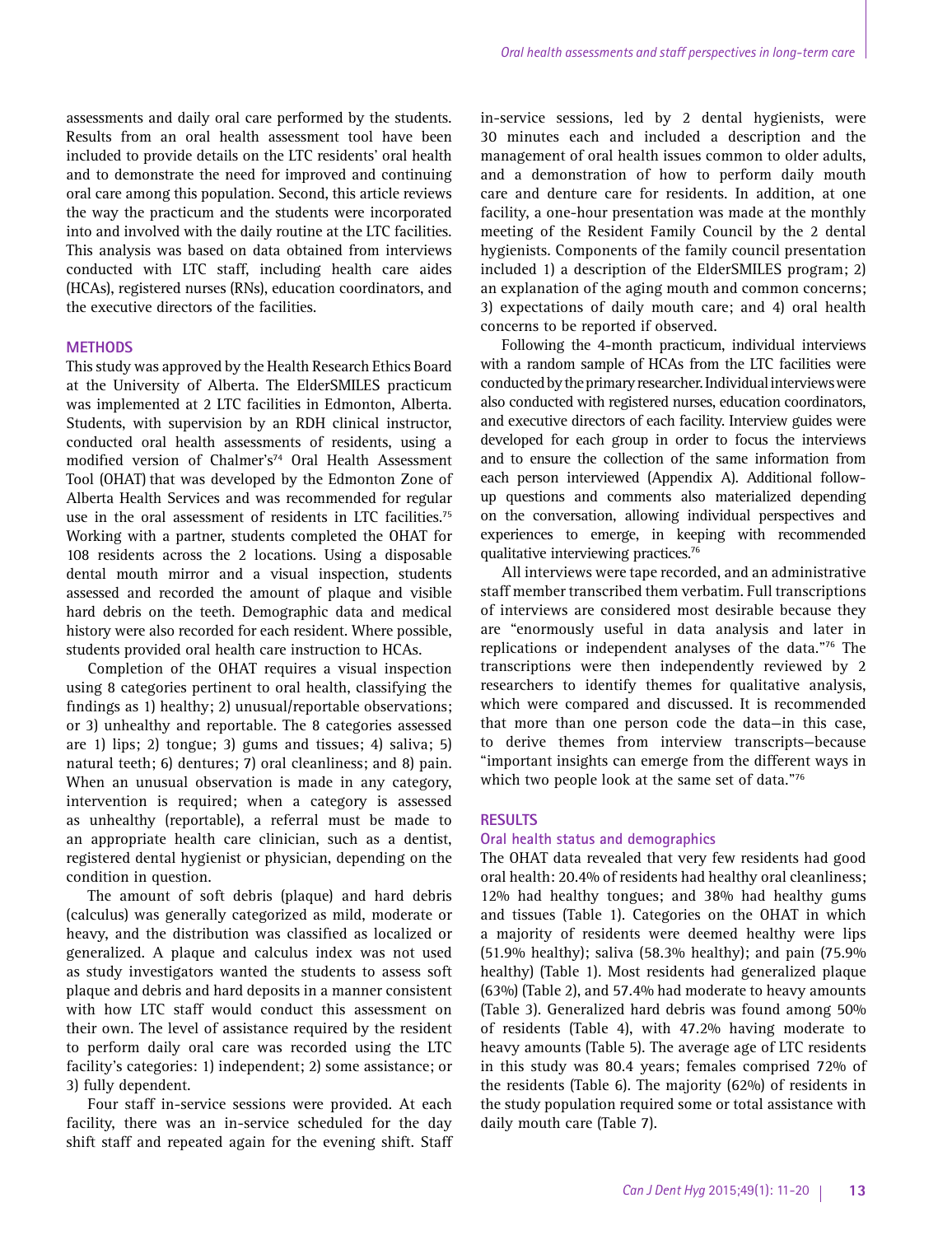# **Table 1.** OHAT results summary

|                  | Number of residents/percentage |         |    |                |    |           |    |             |     |              |
|------------------|--------------------------------|---------|----|----------------|----|-----------|----|-------------|-----|--------------|
| Category         |                                | Healthy |    | <b>Unusual</b> |    | Unhealthy |    | No response |     | <b>Total</b> |
| Lips             | 56                             | 51.9%   | 47 | 43.5%          | 2  | 1.9%      | 3  | 2.8%        | 108 | 100%         |
| Tonque           | 13                             | 12.0%   | 84 | 77.8%          | 8  | 7.4%      | 3  | 2.8%        | 108 | 100%         |
| Gums and tissues | 41                             | 38.0%   | 54 | 50.0%          | 10 | 9.3%      | 3  | 2.8%        | 108 | 100%         |
| Saliva           | 63                             | 58.3%   | 37 | 34.3%          | 3  | 2.8%      | 5  | 4.6%        | 108 | 100%         |
| Natural teeth    | 20                             | 18.5%   | 29 | 26.9%          | 14 | 13.0%     | 45 | 41.7%       | 108 | 100%         |
| Dentures         | 24                             | 22.2%   | 11 | 10.2%          | 9  | 8.3%      | 64 | 59.3%       | 108 | 100%         |
| Oral cleanliness | 22                             | 20.4%   | 38 | 35.2%          | 41 | 38.0%     | 7  | 6.5%        | 108 | 100%         |
| Pain             |                                |         |    |                |    |           |    |             |     |              |
|                  | 82                             | 75.9%   | 10 | 9.3%           | 6  | 5.6%      | 10 | 9.3%        | 108 | 100%         |

|               | Number of residents/percentage |       |    |           |    |             |     |       |
|---------------|--------------------------------|-------|----|-----------|----|-------------|-----|-------|
| Category      |                                | Yes   |    | <b>No</b> |    | No response |     | Total |
| Natural teeth | 56                             | 51.9% | 36 | 33.3%     | 16 | 14.8%       | 108 | 100%  |
| Dentures      | 56                             | 51.9% | 41 | 38.0%     |    | 10.2%       | 108 | 100%  |

# **Table 2.** Distribution of plaque

| Distribution of plaque | Frequency | Percent |
|------------------------|-----------|---------|
| Generalized            | 68        | 63.0%   |
| Localized              | 16        | 14.8%   |
| No response            | 23        | 21.3%   |
| None                   |           | 0.9%    |
| Total                  | 108       | 100%    |

## **Table 3.** Amount of plaque

| Distribution of plaque | Frequency | Percent |
|------------------------|-----------|---------|
| Heavy                  | 22        | 20.4%   |
| Moderate               | 40        | 37.0%   |
| Mild                   | 22        | 20.4%   |
| No response            | 23        | 21.3%   |
| None                   | 1         | 0.9%    |
| Total                  | 108       | 100%    |

# **Table 4.** Distribution of hard debris

| Distribution of hard debris | Frequency | Percent |
|-----------------------------|-----------|---------|
| Generalized                 | 54        | 50.0%   |
| Localized                   | 15        | 13.9%   |
| No response                 | 38        | 35.2%   |
| None                        |           | 1.9%    |
| Total                       | 108       | 100%    |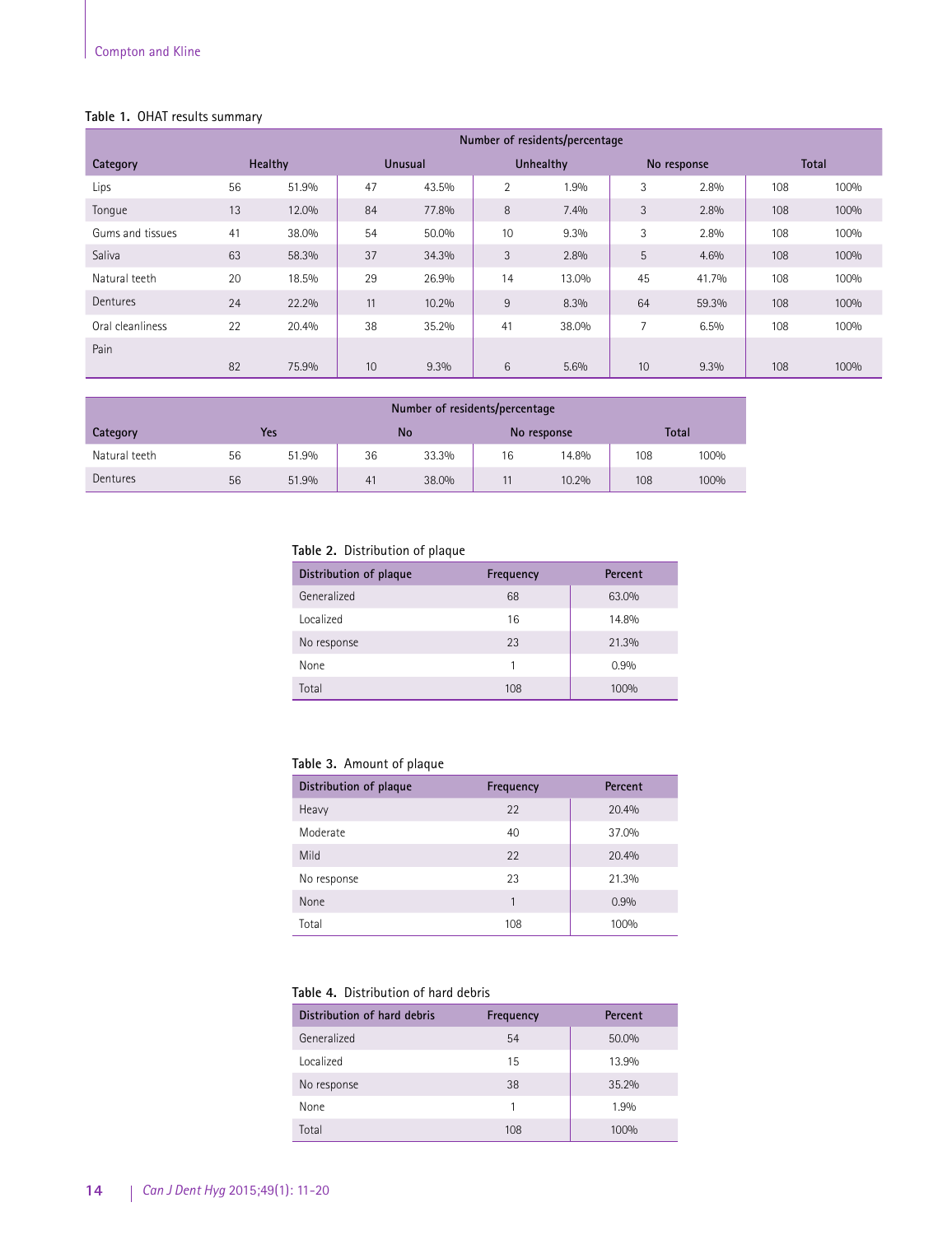| Hard debris amount | Frequency      | Percent |
|--------------------|----------------|---------|
| Heavy              | 17             | 15.7%   |
| Moderate           | 34             | 31.5%   |
| Mild               | 17             | 15.7%   |
| No response        | 38             | 35.2%   |
| None               | $\overline{2}$ | 1.9%    |
| Total              | 108            | 100%    |

#### **Table 5.** Amount of hard debris

#### **Table 6.** Gender results

| Gender       | <b>Number</b> | Percent |
|--------------|---------------|---------|
| Male         | 29            | 26.9%   |
| Female       | 78            | 72.2%   |
| Missing data |               | 0.9%    |
| Total        | 108           | 100%    |

**Table 7.** Level of assistance required by resident for mouth care

| Level of assistance | <b>Number</b> | Percent |
|---------------------|---------------|---------|
| Fully dependent     | 31            | 28.7%   |
| Some assistance     | 36            | 33.3%   |
| Independent         | 35            | 32.4%   |
| No response         | 6             | 5.6%    |
| Total               | 108           | 100%    |

#### **Interview data: health care aides**

The interviews conducted with the HCAs at the LTC facilities were designed to gather information about their experiences and interactions with the students in the practicum. They were also designed to collect information and insight into the mouth care training and educational preparation of the HCAs, and of the daily mouth care routines followed with LTC residents, enabling the identification of possible barriers, inadequacies, strengths, etc., and a determination of whether or not the practicum effectively addressed the needs of LTC residents and staff. Six main themes emerged from the interview data:

- Minimal to no interaction between facility staff and dental hygiene students
- Positive feedback for student presence
- Minimal mouth care training
- Regular mouth care routine carried out twice daily
- Problems with administering mouth care to residents
- Lack of awareness of new Edmonton Zone mouth care guidelines

# *Minimal to no interaction between facility staff and dental hygiene students*

One of the objectives of the practicum was for students

to provide training in daily mouth care techniques to the HCAs. However, this did not occur, with HCAs stating, "I never worked with any of them"; "I did not experience [working with the students], but I saw the students here"; and "I just saw, but never talked to them." Some of the HCAs indicated that they only talked to students in the hallways, but they did not interact with them nor did they receive any instruction on mouth care: "Usually [the students] just asked where somebody's room was, so I just kind of directed them there and that was it."

#### *Positive feedback for student presence*

Despite not having any oral health care related interaction with the students in the practicum, some of the HCAs said that the student presence provided an extra incentive for them to clean residents' mouths better, noting that residents' mouths were cleaner than before: "I think some [HCAs] are doing a better job with helping others brush their teeth." In general, the HCAs were very positive about the student presence, saying, "[It is] very helpful [to have] the students around actually" and recognizing that "[the students] have a knowledge for the procedure, how to [do things] much better."

## *Minimal mouth care training*

Analysis of the interview transcripts revealed that the HCAs only had minimal mouth care training, usually consisting of a course lecture and on-the-job training at the LTC facility: "We did some [mouth care] training when I took my schooling, and had hands-on during my practicum. Other than that, it has just been pretty much here [at the facility], just working with our residents." One HCA noted that, both in her training course and when she began work at the LTC facility, she was taught "how to do proper mouth care, and how to use some [mouthcare products] that are good to use." Another noted, "I learned from here and also just retook my [HCA] course." One HCA commented that "some part" of the HCA/Nurse Attendant course is about mouth care.

#### *Regular mouth care routine done twice daily*

Study investigators learned that there is a regular mouth care routine at the LTC facilities that is meant to be performed twice daily, first by the day shift either before or after breakfast ("or sometimes after lunch if we have time," noted one HCA), and then again by the evening shift. One HCA said they sometimes perform mouth care when a resident asks to have it done. The mouth care routine includes denture brushing and soaking; gum/ mouth cleaning; some tooth brushing; use of toothettes; mouth rinsing; checking for stored food (pocketing); and, checking for sores in mouth. One HCA remarked that, while doing mouth care, they can look around in the residents' mouths to see "if they have red gums or cold sores…cankers… You never know, they might have a sore in there that is why they become sometimes aggressive."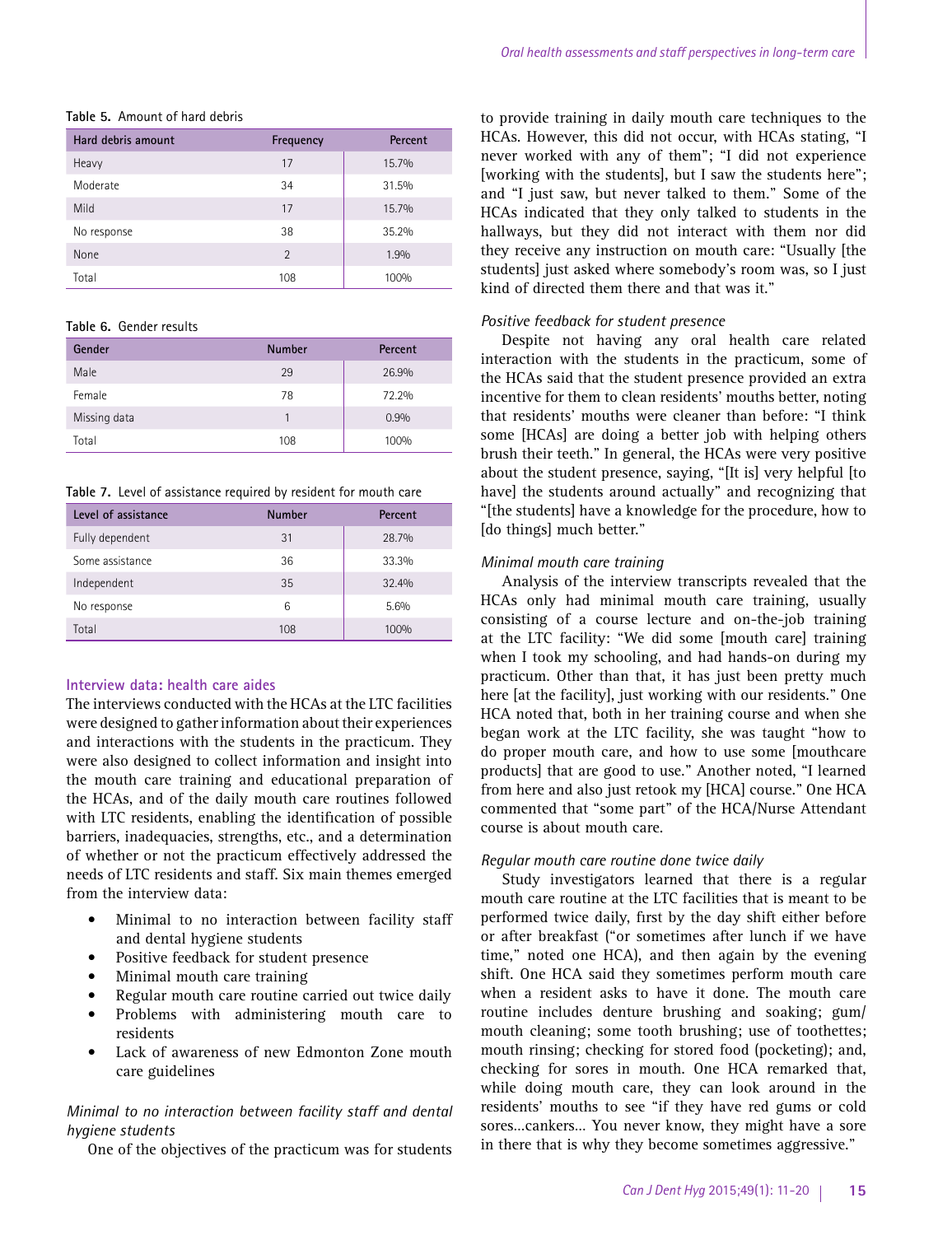Some HCAs commented that, for some residents who have their own teeth, "We prefer them to try and do [mouthcare] on their own, and then we will check and see how they did"; and "I would encourage the residents if they are able to brush their own [teeth]." However, the HCAs interviewed explained that, if the residents had trouble or asked for help with brushing their teeth, then the HCA would assist them. For residents with dentures, the HCAs generally responded that the residents would be asked to remove them, and then the HCAs would brush and rinse the dentures. One HCA added that she would also "brush their gums and tongue, and then make them gargle and spit if they can." For residents with dry mouths, one HCA stated, "We have little swabs, a special swab with some type of…menthol liquids."

## *Problems with administering mouth care to residents*

Some of the common problems with administering mouth care to residents noted by the HCAs included resistive behaviours; residents who bite down on the toothbrush or toothette; and/or residents who cannot or will not open their mouth wide enough. The HCAs commented frequently that "I noticed these people [residents] are resistive"; "Sometimes people [residents] are refusing. It is hard to open the mouth. But sometimes it depends on you to motivate them"; and "they sure do not like their tongue brushed." Biting down on the toothbrush/toothette was frequently reported: "I have one lady that bites down on the brush…and I just tell her 'Open up wide' and keep cueing her…"; "They will bite down on the toothette or toothbrush, and then it's kind of difficult to brush their teeth properly." One HCA recognized the potential hazard of these latter behaviours, and said, "If they bite on [the toothette] hard enough and will not let go, and you try to take it out of their mouth like that, it just rips off. So, they are going to end up choking on it if you cannot get it out of their mouth."

# *Lack of awareness of new Edmonton Zone mouthcare guidelines*

When asked if they were aware of the new guidelines for mouth care practices in the LTC facilities, most HCAs responded "No." One HCA said, "they just mentioned it is in a binder or something like that. Communication book, something like that." But none of the HCAs who were interviewed knew any details. One important new recommendation in the guideline (of which the HCAs interviewed were unaware) is the discontinuation of the use of toothettes, partially because of the potential choking hazard.

## **Interview data: Registered nurses, education coordinators, and executive directors**

The interviews conducted with the registered nurses, education coordinators, and executive directors at the LTC facilities were designed to gather information about

their experiences and interactions with the students in the practicum, as well as to gather their feedback on the practicum in general. Qualitative analysis of the transcripts identified 3 main themes:

- No specific interactions with dental hygiene students
- Positive and encouraging feedback for student presence
- Plans to address issue of follow-up to student recommendations for oral health care

#### *No specific interactions with dental hygiene students*

When asked about the students' ability to interact with residents and staff, interviewees commented, "I did not hear anything [about it], so I can only assume that it went well…because if there had been problems, I would have heard about it"; "I did not actually go and see [the students] actually give the oral care part [although] I may have saw [sic] them standing together with a resident…"; "I did not see a lot of interactions" between students and staff/ residents; and "At this time and during this time, no I did not" observe any interactions between students and staff/ residents. As for their own interaction with the students, it was noted by one that, "other than me speaking to them in the halls," she had no interaction. Recognizing that part of the practicum was meant to include students working with the HCAs, some suggested that "I would probably like to see [in future] … a little bit more integration [of the students] with the health care aides. I feel like it was like your students kind of doing their thing and our [staff] kind of doing [their own thing]."

# *Positive and encouraging feedback for student presence*

Overall, the education coordinators and executive directors were pleased that the students had been at their facilities, noting that "the residents get a really good assessment from people who study mouths"; "I think [oral care] is one area that is not often looked at in long-term care, and so it was very refreshing to have it"; "the residents who had participated in having an oral examination I think appreciated it"; and when their families learned of it, "they were very pleased about that." No negative comments on the practicum and/or on the students were reported, with remarks such as "Definitely no negative feedback, but I always think that when things are going well that must be good… If there are problems, then yes we hear about them for sure"; and "I have not heard to my knowledge any negative comments [about the dental hygiene practicum] whatsoever."

#### *Plans to address issue of follow-up to student recommendations for oral health care*

While the interviewees recognized the importance of follow-up to student recommendations for oral health care, they remarked, "Somehow we must come up with a better way to communicate between the disciplines so that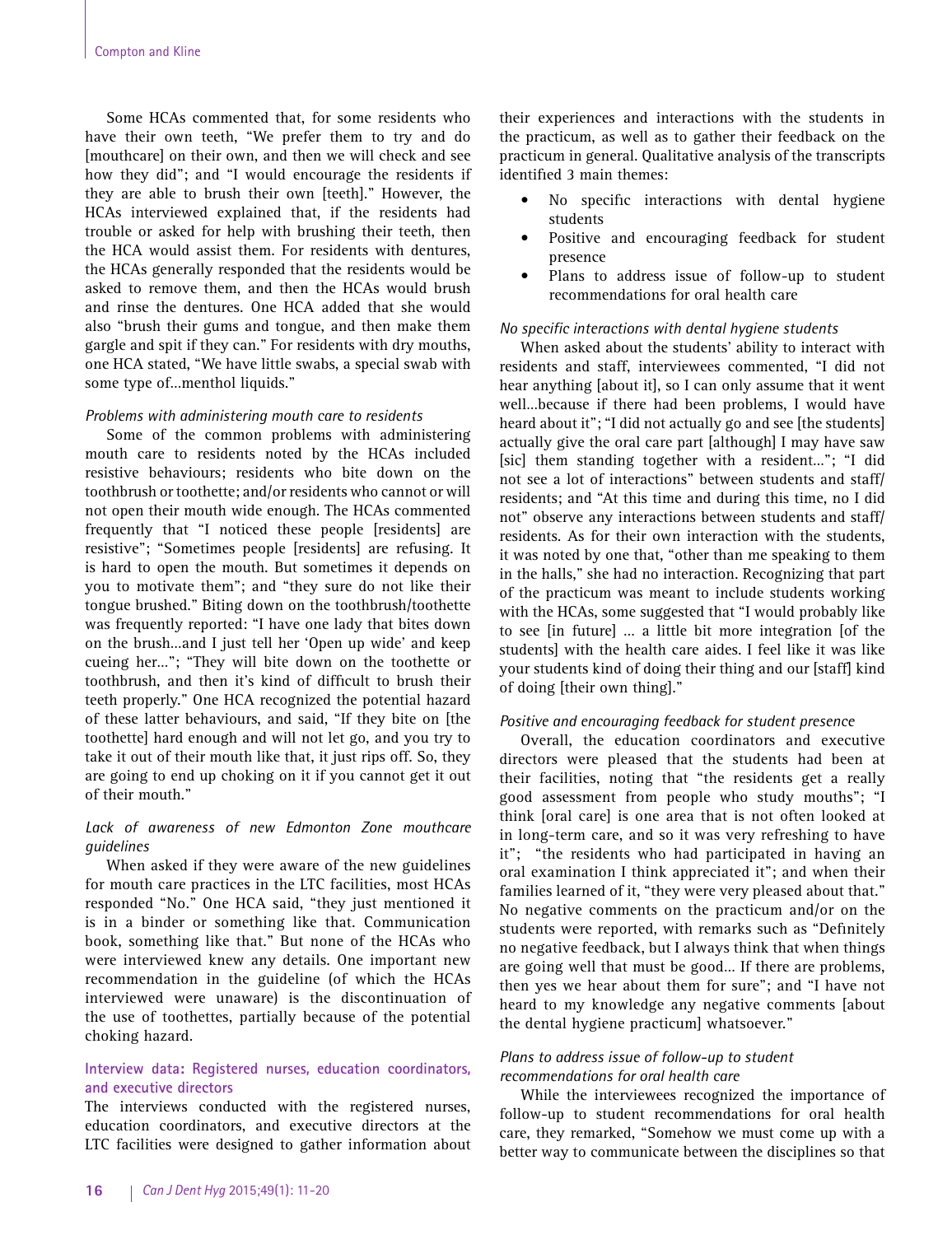that information [about student recommendations, and thus follow-up to them] get taken further and it is not lost for the resident"; and "If [the student recommendations] are not flagged somehow for [the RN], she is not going to necessarily take a look at those notes." One education coordinator said, "I know [the RNs] did follow up" on the student recommendations, because "I did not see any of the forms around, so when the forms are done they are followed up with."

#### **DISCUSSION**

The oral assessment data provide evidence that daily mouth care received by residents is inadequate. These results are consistent with the poor oral health care in long-term care that has been demonstrated in numerous studies. $1-23$ 

A lesson learned was in regards to the recommendations made by the RDH and students for any follow-up and referrals needed for the residents to address their oral health. It was not clear from the facilities if there were specific protocols for oral care referrals, which was also noted by the education coordinators and executive directors who were interviewed. There was no way to determine if follow-up to the recommendations and referrals had occurred. This is an important element of resident care that will require further assessment and cooperation by all parties.

Qualitative analysis of the interview data revealed that almost none of the LTC staff interacted with the students in any beneficial capacity. Students were therefore not a part of "the team," and although they were a welcome addition to the workings of the facility, they were an independent addition to the daily routines of staff, rather than an integral one. This finding highlights the importance of promoting the acceptance and incorporation of dental hygienists and dental hygiene students into the regular care routine at LTC facilities, promoting teamwork and positive rapport with LTC staff. A series of reports about a dental hygiene student practicum in residential aged care facilities (RACF) in Australia revealed that, although minimal at first, rapport between students and RACF staff, as well as acceptance of students in the facilities, improved significantly the longer the students were at the RACFs.<sup>77-79</sup> In addition, when the students developed a more integral working relationship with RACF staff, the students' abilities to understand and deal with the medical complexities of the residents improved, as did the ability of the staff to provide oral care to the residents, as each group learned from the other.<sup>77-79</sup>

In order to provide the best care for residents, staff and students should work together so they can learn from each other, as in the Australian example. Some studies have suggested that LTC staff are not able to provide proper daily mouth care to residents because they lack the necessary education and training to adequately carry it out.<sup>11,12,57,68,80,81</sup> This theory is supported by comments

from the LTC staff who were interviewed during this study. Because it has been recommended that health care staff at LTC facilities be provided with specialized training so that they are better able to provide appropriate daily oral health care for residents,<sup>31,82</sup> this study incorporated the provision of hands-on training to the HCAs, recognizing that they are the ones who provide daily mouth care. However, this aspect of the practicum was not successful as there was minimal interaction between students and LTC staff. This experience was similar to other studies in which researchers attempted to provide mouth care training to LTC staff (HCAs and RNs), but were also unsuccessful.<sup>12,27</sup> However, some studies obtained positive results after providing training to HCAs and/or RNs to perform oral health care, and afterwards the oral health of LTC residents did improve, demonstrating that such training efforts can be successful.<sup>82-88</sup>

The ElderSMILES practicum was designed to incorporate hands-on demonstrations of mouth care onsite with facility staff, as well as to provide in-service educational sessions. The 30-minute in-service sessions for LTC staff which consisted of a mostly passive seminar format did not result in the desired outcome of LTC staff being more involved with the students, thus staff did not obtain essential hands-on training. Several studies in LTC where there have been significant post-training improvements in knowledge, attitude, and, most importantly, behaviour of LTC staff, involved both in-service educational lectures as well as interactive and hands-on training.82,83,86-88 The in-service session in these studies ranged from 1 to 3 hours in length, 82,83,86-88 and another successful LTC study, which only used in-service education, had a 4-hour long session. $84,85$  Therefore, in future applications of this practicum, it will be necessary to change the design and increase the duration of the in-service sessions to include more hands-on and interactive learning.

#### **CONCLUSION**

This study demonstrated the poor oral health of residents in long-term care and the need to improve oral health care in these facilities. There is a need for students to be incorporated into and involved with the daily routine at the LTC facilities, in order to develop working relationships with other health care staff to ultimately provide the best possible care for the residents.

#### **ACKNOWLEDGEMENTS**

The authors would like to acknowledge funding from the Canadian Foundation for Dental Hygiene Research and Education as well as funding from the Fund for Dentistry, School of Dentistry, Faculty of Medicine and Dentistry, University of Alberta, for this study.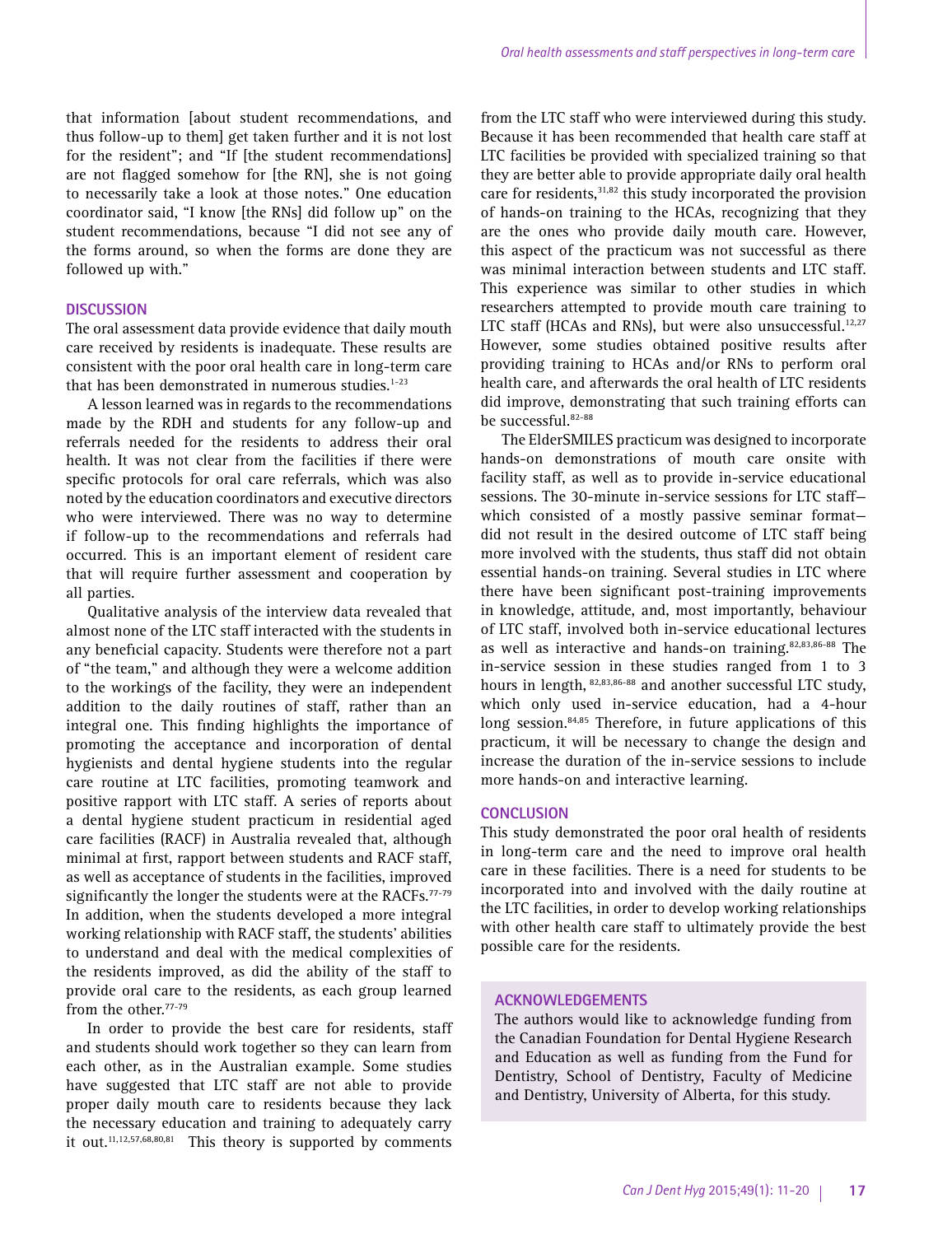## **APPENDIX A Interview Guides**

**Interview guide for health care aides**

- 1. Describe your previous training in mouth care.
- 2. What do you do for resident mouth care?
- 3. Describe your experience working with the dental hygiene students.
- 4. Do you wear any personal protection such as gloves and mask when providing mouth care to residents? If so, describe.
- 5. Do you have any problems with administering mouth care to residents? If yes, what kinds of problems?
- 6. How many times have you had an individual demonstration in mouth care techniques from a dental hygiene student?
- 7. Have you been able to follow the mouth care plan set out by the dental hygiene students? If not, what are the challenges?
- 8. Have you noticed any changes or improvements in resident oral hygiene since this project began?
- 9. Is there anything that you can recommend to help improve mouth care for residents?
- 10.Are you aware of the new AHS guidelines for LTC facilities? It does not recommend the toothette but recommends that thee toothbrush be used daily? What are your thoughts on this change?
- 11. How are toothbrushes or other mouth care aids stored in resident's rooms?
- 12.Have you used a powered toothbrush with any residents? If so, how did you find the experience with using it compared to manual toothbrushing?

**Interview guide for registered nurses**

- 1. Describe your role in mouth care for the residents.
- 2. If involved with mouth care, have you noted any change in the residents' oral hygiene practice since the project began?
- 3. Have you had the opportunity to observe or work with the dental hygiene students?
	- a. If so, what did you observe?
	- b. Do you have any recommendations for change based on what you observed the students doing?
- 4. What is your perception of how the dental hygiene students are managing with the residents?
- 5. What is you perception of how the dental hygiene students are managing with the HCAs?
- 6. Do you have any recommendations for change to the overall project?

#### **Interview guide for education coordinators and executive directors**

- 1. How do you feel the project worked with the dental hygiene students?
- 2. Were you able to observe any interactions between the dental hygiene students and any staff and/or the residents?

If so, can you share your thoughts on their interactions?

Do you have any suggestions for their interactive style?

- 3. Have you received any feedback, positive or negative, about the students being here? If so, can you share some of the feedback with me?
- 4. If more direction is needed to train the HCAs to do something specific for daily mouth care for the residents, what is the best way for that to happen? Who would direct them to do this?
- 5. Do you have any recommendations for changes that you think may help improve the overall project?
- 6. Would you like to see the project continue?
- 7. Have you implemented the new AHS guidelines? What are your thoughts on the discontinuation of the toothette and implementation of the toothbrush for daily care?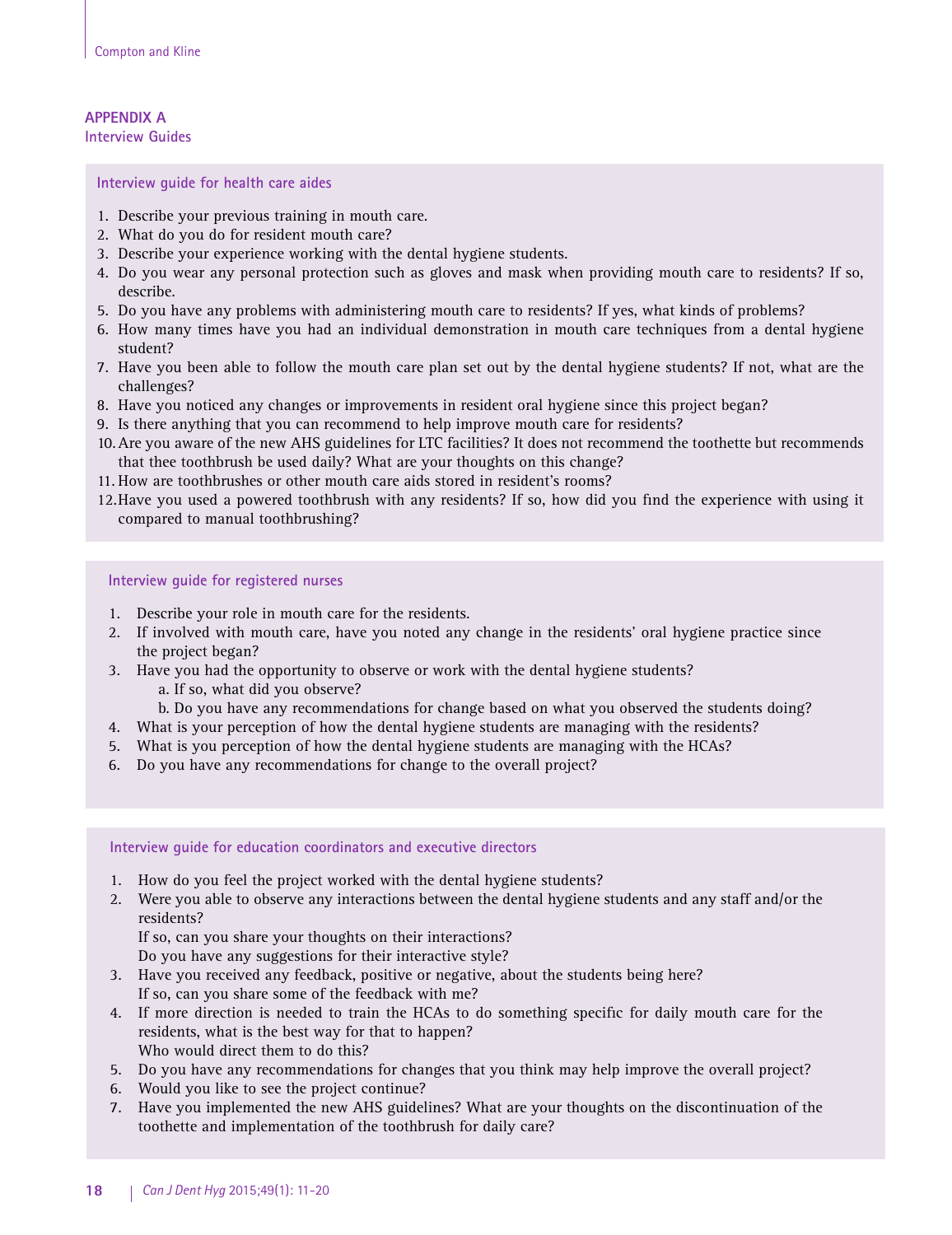#### **REFERENCES**

- 1. de Mello ALSF, Erdmann AL, Brondani M. Oral health care in long-term care facilities for elderly people in southern Brazil: a conceptual framework. *Gerodontology.* 2010;27:41–46.
- 2. Lambert NM, Tepper LM. Prevention of oral disease for long-term care and homebound elderly. *N Y State Dent J*. 2010 Aug/Sep:42–45.
- 3. Nitschke I, Majdani M, Sobotta BAJ, Reiber T, Hopfenmuller W. Dental care of frail older people and those caring for them. *J Clin Nurs.* 2010;19:1882–90.
- 4. Thorne SE, Kazanjian A, MacEntee MI. Oral health in long-term care: The implications of organizational culture. *J Aging Stud.* 2001;15:271–83.
- 5. Arpin S, Brodeur J-M, Corbeil P. Dental caries, problems perceived and use of services among institutionalized elderly in 3 regions of Quebec, Canada. *J Can Dent Assoc.* 2008 Nov;74(9):807.
- 6. de Mello ALSF, Padilha DMP. Oral health care in private and small long-term care facilities: a qualitative study. *Gerodontology.*  2009;26:53–57.
- 7. Dharamsi S, Jivani K, Dean C, Wyatt C. Oral care for frail elders: Knowledge, attitudes, and practices of long-term care staff. *J Dent Educ.* 2009 May;73(5):581–88.
- 8. Henriksen BM, Ambjornsen E, Laake K, Axell TE. Oral hygiene and oral symptoms among the elderly in long-term care. *Spec Care Dentist.* 2004;24(5):254–59.
- 9. Simunkovic SK, Boras VV, Panduric J, Zilic IA. Oral health among institutionalised elderly in Zagreb, Croatia. *Gerodontology.* 2005;22:238–41.
- 10. Murray PE, Ede-Nichols D, Garcia-Godoy F. Oral health in Florida nursing homes. *Int J Dent Hyg*. 2006;4:198–203.
- 11. MacEntee MI. Missing links in oral health care for frail elderly people. *J Can Dent Assoc.* 2006;72(5):421–25.
- 12. MacEntee MI, Wyatt CCL, Beattie BL, Paterson B, Levy-Milne R, Candless L, Kazanjian A. Provision of mouth-care in long-term care facilities: an educational trial. *Community Dent Oral Epidemiol.* 2007;35:25–34.
- 13. Wyatt CCL. Elderly Canadians residing in long-term care hospitals: Part I. Medical and dental status. *J Can Dent Assoc*. 2002;68(6):353–58.
- 14. Wyatt CCL. Elderly Canadians residing in long-term care hospitals: Part II. Dental caries status. *J Can Dent Assoc.* 2002;68(6):359–63.
- 15. Finkleman GI, Lawrence HP, Glogauer M. The impact of integration of dental services on oral health in long-term care: qualitative analysis. *Gerodontology.* 2012;29:e77–e82.
- 16. MacEntee MI, Thorne S, Kazanjian A. Conflicting priorities: Oral health in long-term care. *Spec Care Dentist.* 1999;19(4):164–72.
- 17. Matthews DC, Clovis JB, Brillant MGS, Filiaggi MJ, McNally ME, Kotzer RD, Lawrence HP. Oral health status of long-term care residents: A vulnerable population. *J Can Dent Assoc.* 2012;78:c3.
- 18. Glazar I, Urek MM, Brumini G, Pezelj-Ribaric S. Oral sensorial complaints, salivary flow rate and mucosal lesions in the institutionalized elderly. *J Oral Rehabil.* 2010;37:93–99.
- 19. Rabiei M, Kasemnezhad E, Masoudi rad H, Shakiba M, Pourkay H. Prevalence of oral and dental disorders in institutionalised elderly people in Rasht, Iran. *Gerodontology.* 2010;27:174–77.
- 20. Unluer S, Gokalp S, Dogan BG. Oral health status of the elderly in a residential home in Turkey. *Gerodontology.* 2007;24:22–29.
- 21. Yip KH, Smales RJ. Root surface caries in elderly people in residential care. *J Disabil Oral Health.* 2004 Oct;5(2):70–76.
- 22. Dounis G, Ditmyer MM, McCants R, Lee Y, Mobley C. Southern Nevada assisted living residents' perception of their oral health status and access to dental care. *Gerodontology.* 2012;29(2):e150– 54. Epub 2010 Nov 17.
- 23. Coleman P, Watson NM. Oral care provided by certified nursing assistants in nursing homes. *J Am Geriatr Soc.* 2006;54:138–43.
- 24. United Nations Population Division. *World population prospects: The 2002 revision* New York, NY: United Nations; 2003.
- 25. Turcotte M, Schellenberg G. *A portrait of seniors in Canada 2006.*

Catalogue No.89-519-XIE. Published by the Minister of Industry, Statistics Canada Social and Aboriginal Statistics Division; 2007.

- 26. Statistics Canada. Population estimates, age distribution and median age as of July 1, 2011, Canada, provinces and territories [Table 3]. *The Daily.* 2011 Sep 28 [accessed 2012 Oct 26]. Available from: http://www.statcan.gc.ca/daily-quotidien/110928/ t110928a3-eng.htm .
- 27. Gammack JK, Pulisetty S. Nursing education and improvement in oral care delivery in long-term care. *J Am Med Dir Assoc.* 2009;10:658–61.
- 28. Reis SCGB, Marcelo VC, da Silva ET, Leles CR. Oral health of institutionalised elderly: A qualitative study of health caregivers' perceptions in Brazil. *Gerodontology*. 2011;28:69–75.
- 29. Reznick S, Matear DW. Perceptions of caregivers regarding the importance of dental care for institutionalised seniors: a pilot study. *J R Soc Health*. 2002;122:170.
- 30. Fitzpatrick J. Oral health care needs of dependent older people: Responsibilities of nurses and care staff. *J Adv Nurs.*  2000;32(6):1325–32.
- 31. Gil-Montoya JA, de Mello ALF, Cardenas CB, Lopez IG. Oral health protocol for the dependent institutionalized elderly. *Geriatr Nurs.*  2006;27:95–101.
- 32. Locker D. Dental status, xerostomia and the oral health-related quality of life of an elderly institutionalized population. *Spec Care Dentist.* 2003;23(3):86–93.
- 33. Haumschild MS, Haumschild RJ. The importance of oral health in long-term care. *J Am Med Dir Assoc.* 2009 Nov;10(9):667–71.
- 34. Fiske J, Griffiths J, Jamieson R, Manger D. Guidelines for oral health care for long-stay patients and residents. *Gerodontology.*  2000;17(1):55–64.
- 35. Lamy M, Mojon P, Kalykakis G, Legrand R, Butz-Jorgensen E. Oral status and nutrition in the institutionalized elderly. *J Dent.*  1999;27:443–48.
- 36. Soini H, Muurinen S, Routasalo P, Sandelin E, Savikko N, Suominen M, et al. Oral and nutritional status – Is the MNA a useful tool for dental clinics? *J Nutr Health Aging*. 2006;10(6):495–501.
- 37. Gagliardi DI, Slade GD, Sanders AE. Impact of dental care on oral health-related quality of life and treatment goals among elderly adults. *Aust Dent J.* 2008;53(1):26–33.
- 38. Brondani MA, Bryant SR, MacEntee MI. Elders assessment of an evolving model of oral health. *Gerodontology.* 2007;24:189–95.
- 39. Emami E, Lavigne G, de Grandmont P, Rompré PH, Feine JS. Perceived sleep quality among edentulous elders. *Gerodontology.*  2012;29:e128–e134.
- 40. Heydecke G, Locker D, Awad MA, Lund JP, Feine JS. Oral and general health-related quality of life with conventional and implant dentures. *Community Dent Oral Epidemiol*. 2003;31:161–68.
- 41. MacEntee MI. Quality of life as an indicator or oral health in older people. JADA 2007;138(9 supplement):47S–52S.
- 42. Matear DW, Locker D, Stephens M, Lawrence HP. Associations between xerostomia and health status indicators in the elderly. *J R Soc Promot Health*. 2006;126(2):79–85.
- 43. Michaud P-L, de Grandmont P, Feine JS, Emami E. Measuring patient-based outcomes: Is treatment satisfaction associated with oral health-related quality of life? *J Dent.* 2012;40:624–31.
- 44. Swoboda J, Kiyak HA, Persson RE, Persson GR, Yamaguchi DK, MacEntee MI, Wyatt CCL. Predictors of oral health quality of life in older adults. *Spec Care Dentist.* 2006;26(4):137–44.
- 45. Naito M, Kato T, Fujii W, Ozeki M, Yokoyama M, Hamajima N, Saitoh E. Effects of dental treatment on the quality of life and activities of daily living in institutionalized elderly in Japan. *Arch Gerontol Geriatr.* 2010;50(1):65–68.
- 46. Ohno T, Uematsu H, Nozaki S, Sugimoto K. Improvement of taste sensitivity of the nursed elderly by oral care. *J Med Dent Sci.* 2003;50(1): 101–107.